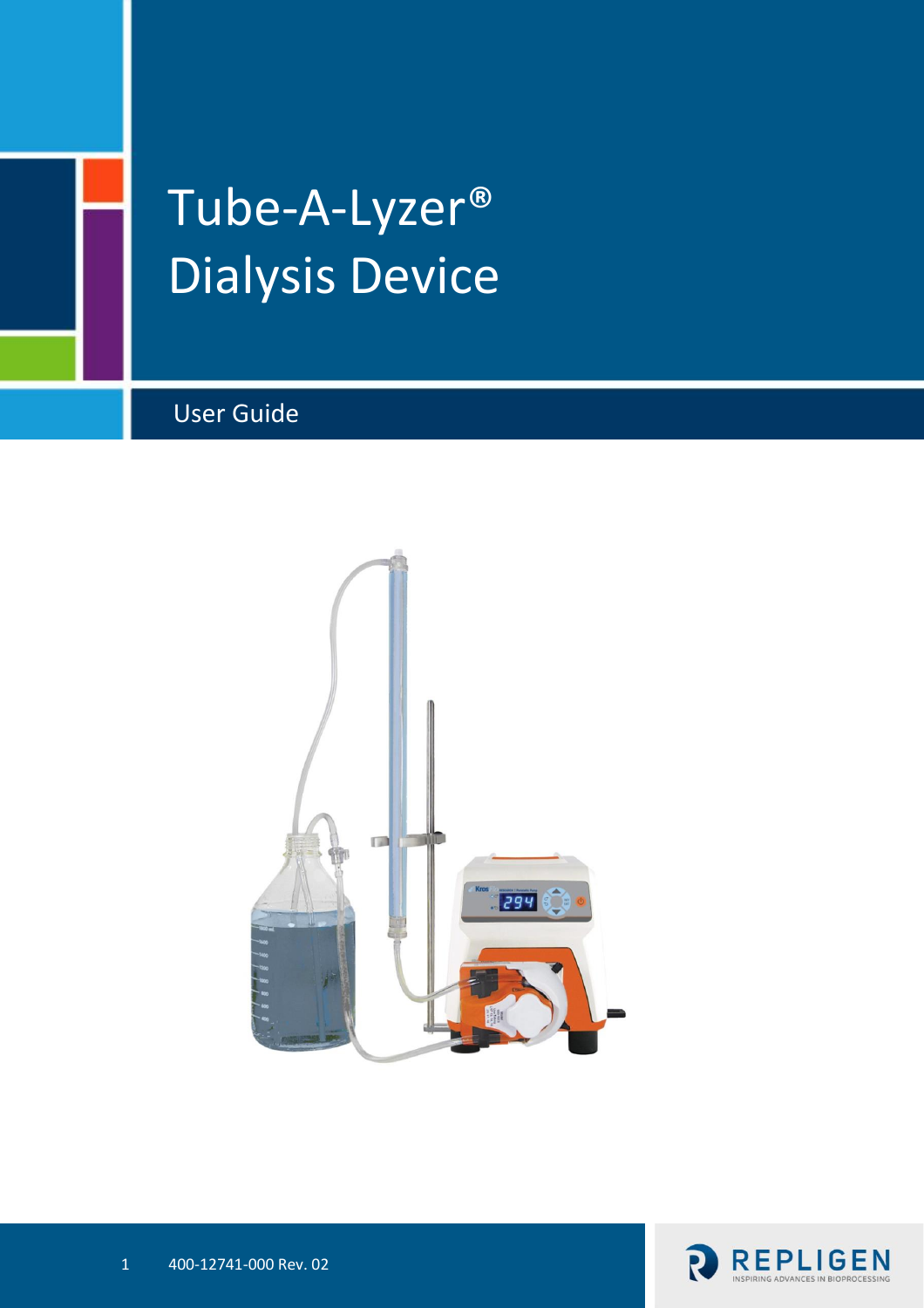The information contained in this document is subject to change without notice.

With respect to documentation accompanying product, Repligen makes no warranty, express or implied. Any and all warranties related to the documentation accompanying product are expressly disclaimed. Customer shall refer to the terms and conditions of sale governing the transaction for any and all warranties for the Product.

Repligen Corporation shall not be liable for errors contained herein or for incidental or consequential damages in connection with the furnishing, performance, or use of this material.

No part of this document may be photocopied, reproduced, or translated to another language without the prior written consent of Repligen Corporation.

Products are not intended for diagnostic or therapeutic use or for use in vivo with humans or animals.

For further information, please contact Repligen Corporation at [www.repligen.com.](http://www.repligen.com/)

©2021 Repligen Corporation. All rights reserved. The trademarks mentioned herein are the property of Repligen Corporation and/or its affiliate(s) or their respective owners.

**Customer Support [customerserviceUS@repligen.com](mailto:customerserviceUS@repligen.com)** 310-885-4600

**Repligen Corporation** 18617 South Broadwick Street Rancho Dominguez, California 90220 **[www.repligen.com](http://www.repligen.com/)**

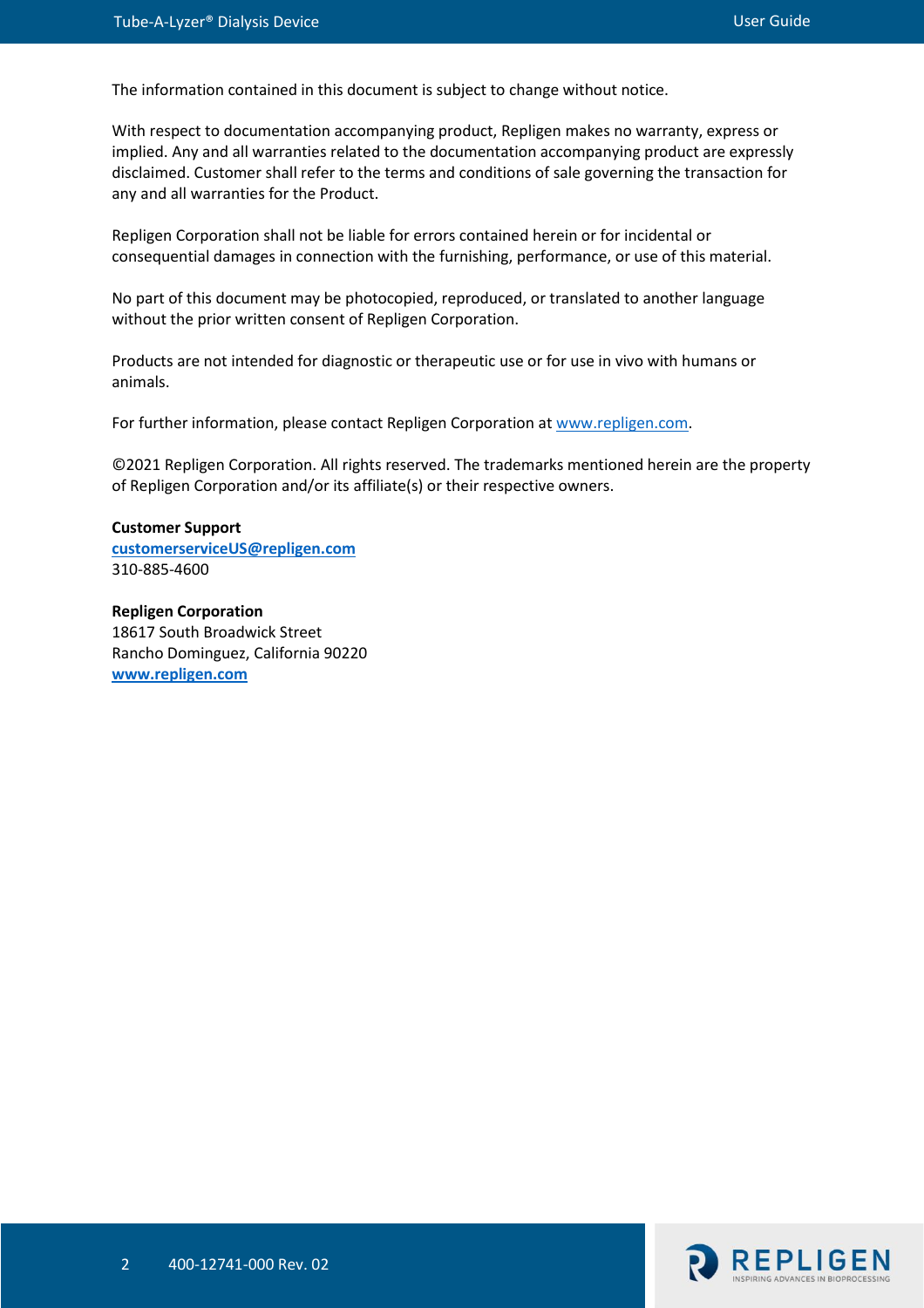#### **Contents**

#### **List of tables**

#### **List of figures**

|--|--|--|

#### **Abbreviations**

| <b>CE</b>   | <b>Cellulose Ester Membrane</b> |
|-------------|---------------------------------|
| DI          | Deionized water                 |
| kD          | Kilodalton                      |
| kGy         | Kilogray                        |
| KR1         | <b>KR1 Peristaltic Pump</b>     |
| <b>MWCO</b> | Molecular Weight Cut-Off        |

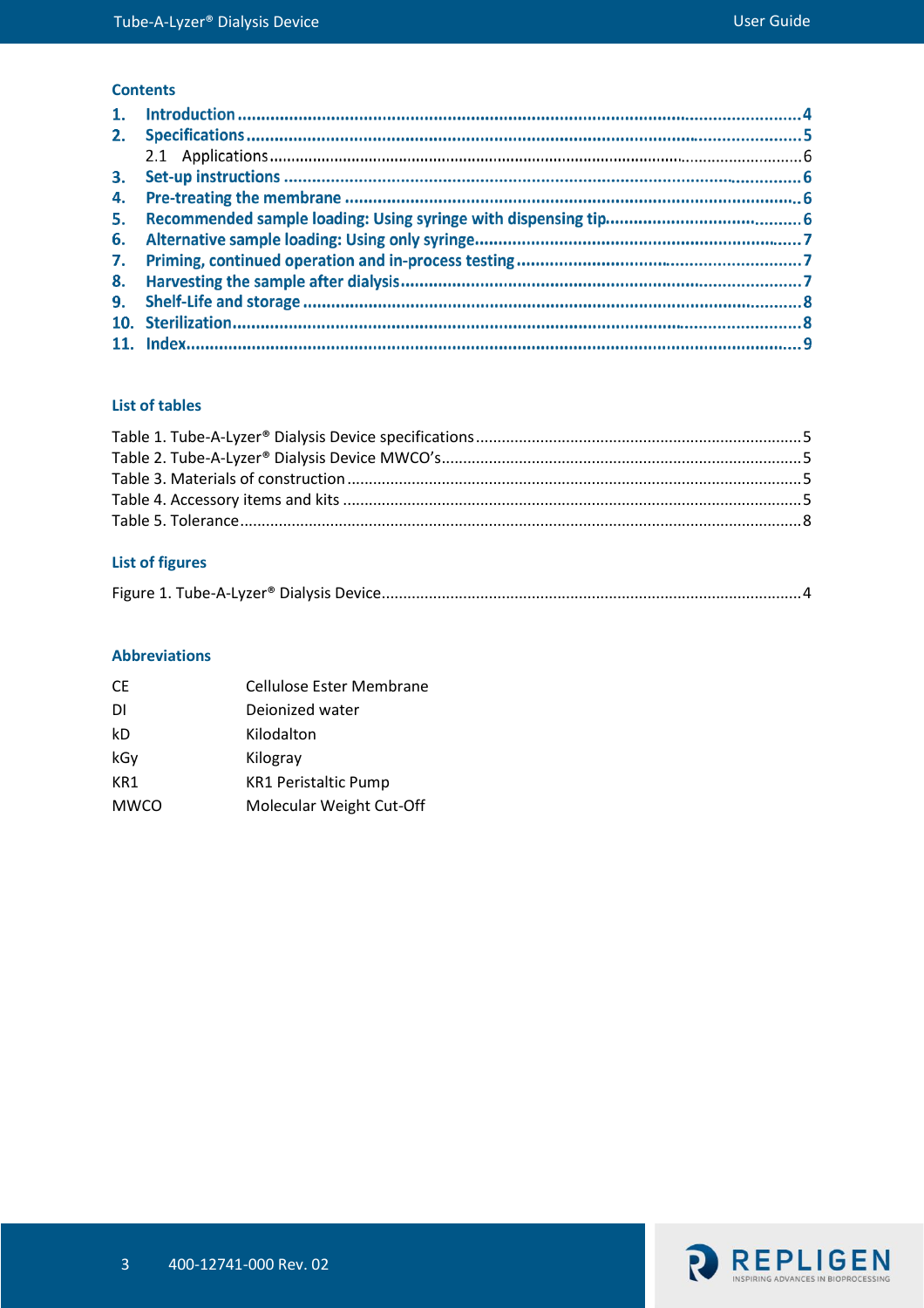#### **1. Introduction**

The Tube-A-Lyzer<sup>®</sup> Dialysis Device from Repligen ( $Figure 1$ ) is a ready-to-use, gentle separation device that combines convenience and disposability with the efficiency of dynamic dialysis to significantly increase the mass transfer rate and reduce the over-all dialysis from days to hours. Available in 2 sample volume sizes (8 - 10 ml and 25 - 30 ml), this self-contained, disposable device incorporates a semi-permeable dialysis membrane tubing inside a clear reservoir housing to separate the sample chamber from the surrounding buffer solution chamber. The glycerinated, dry Cellulose Ester (CE) Membrane is available in 6 molecular weight cut-offs (MWCO) ranging from 0.1 to 100 kD. The membrane defined sample chamber has a female Luer-Lok™ port on top that provides easy access for loading, withdrawing or in-process testing. The housing is designed to be a flow-through dialysate chamber and is equipped with a hose barb inlet and outlet ports for connecting to a buffer source and a waste collection vessel, or for discharging directly to drain.

Mounted onto the support rack of the KR1 Peristaltic Pump, the Tube-A-Lyzer® Dialysis Device can be operated as a single unit or in parallel when multiple devices are combined using a coupling bracket (included in the Loading Kit). A second pump head can be mounted to the pump for operating coupled devices in parallel. The instructions that follow pertain to operating a single Tube-A-Lyzer® Device.

<span id="page-3-0"></span>

**Figure 1. Tube-A-Lyzer® Dialysis Device**

Coupled Tube-A-Lyzer® Devices with second pump head set-up for parallel operation in single-pass mode.



set-up on a KrosFlo® KR1 Peristaltic Pump for buffer re-circulation.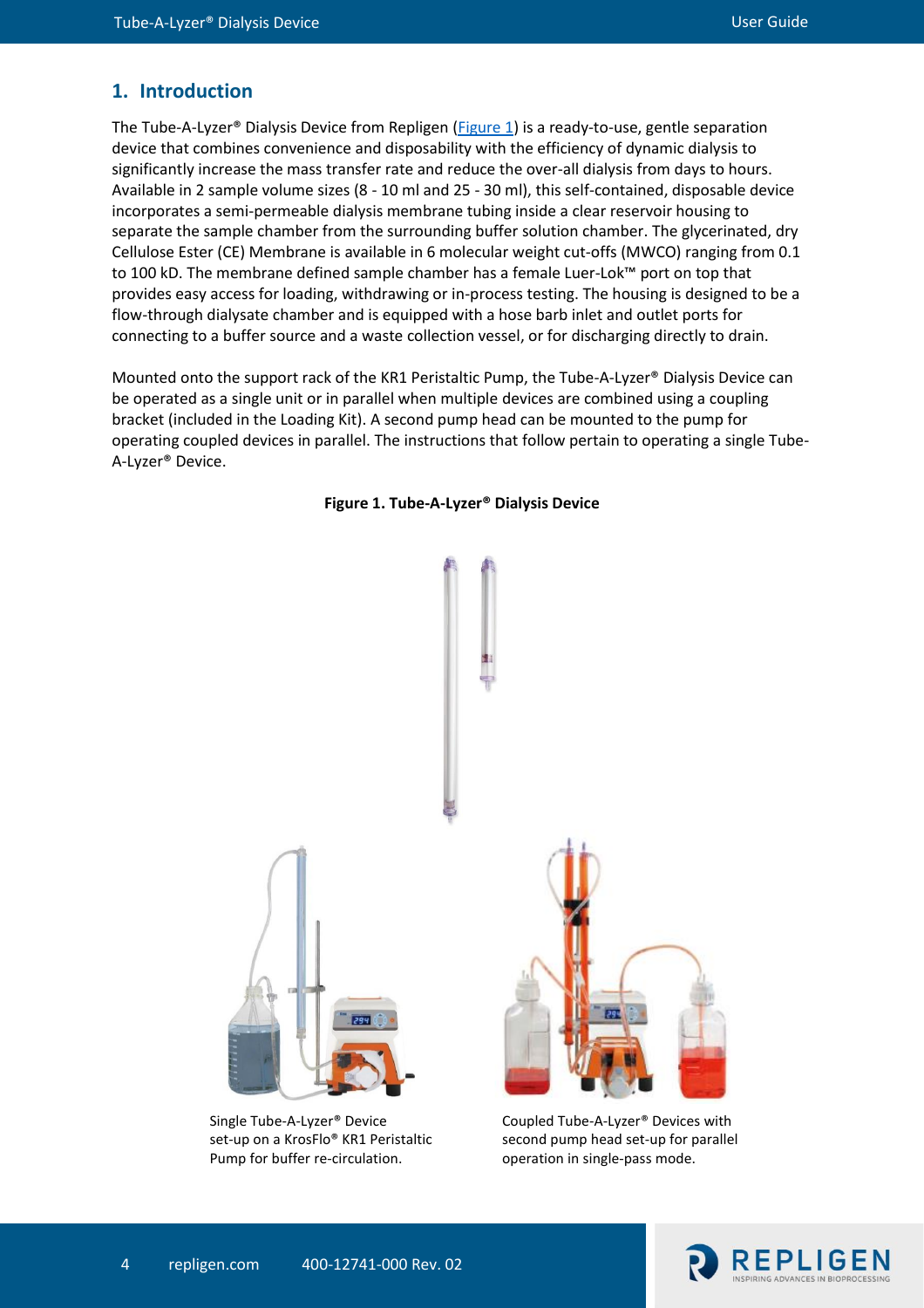### **2. Specifications**

#### <span id="page-4-0"></span>**Table 1. Tube-A-Lyzer® Dialysis Device specifications**

|                           | 2 Volume sizes   |                  |
|---------------------------|------------------|------------------|
|                           | $8 - 10$ ml      | $25 - 30$ ml     |
| Buffer chamber volume     | $50 - 55$ ml     | 120 - 130 ml     |
| <b>Total length</b>       | $23 \text{ cm}$  | 50 cm            |
| <b>Total diameter</b>     | $2.2 \text{ cm}$ | $2.2 \text{ cm}$ |
| Membrane effective length | $14 - 16$ mm     | $36 - 38$ mm     |
| Membrane diameter         | $1.0 \text{ mm}$ | $1.0 \text{ mm}$ |

#### <span id="page-4-1"></span>**Table 2. Tube-A-Lyzer® Dialysis Device MWCOs**

| 6 MWCO's       |
|----------------|
| $0.1 - 0.5$ kD |
| $3.5 - 5 kD$   |
| $8 - 10 kD$    |
| 20 kD          |
| 50 kD          |
| 100 kD         |

#### <span id="page-4-2"></span>**Table 3. Materials of construction**

| <b>Part description</b> | <b>Materials</b>                                                                                                               |
|-------------------------|--------------------------------------------------------------------------------------------------------------------------------|
| Membrane                | Biotech grade Cellulose Ester membrane (CE) with<br>glycerin                                                                   |
| Sample chamber          | Polycarbonate top and bottom piece<br>Polyurethane potting<br>Female Luer-lok™ sample port<br>Polypropylene male Luer-lok™ cap |
| <b>Buffer chamber</b>   | Polycarbonate housing<br>Polycarbonate end caps<br>1/4 in (6.3mm) hose-barb inlet/outlet ports                                 |

#### <span id="page-4-3"></span>**Table 4. Accessory items and kits**

| <b>Part Number and Description</b> |                                                                                                          |  |
|------------------------------------|----------------------------------------------------------------------------------------------------------|--|
|                                    | 137100 Sample Loading Kit, includes 30 cc syringes (x3), dispensing tips (x3) and coupling brackets (x2) |  |
|                                    | 137110 Replacement dispensing tips, 12 per package                                                       |  |
|                                    | 163051 Extended Life Silicone Tubing, Size 17, ¼ in (6.3mm) ID, 10 ft (3m)                               |  |

Check more product specifications o[n www.repligen.com](https://www.repligen.com/technologies/dialysis/ready-use-dialysis) or in th[e Repligen E-Store.](https://store.repligen.com/collections/tube-a-lyzer)

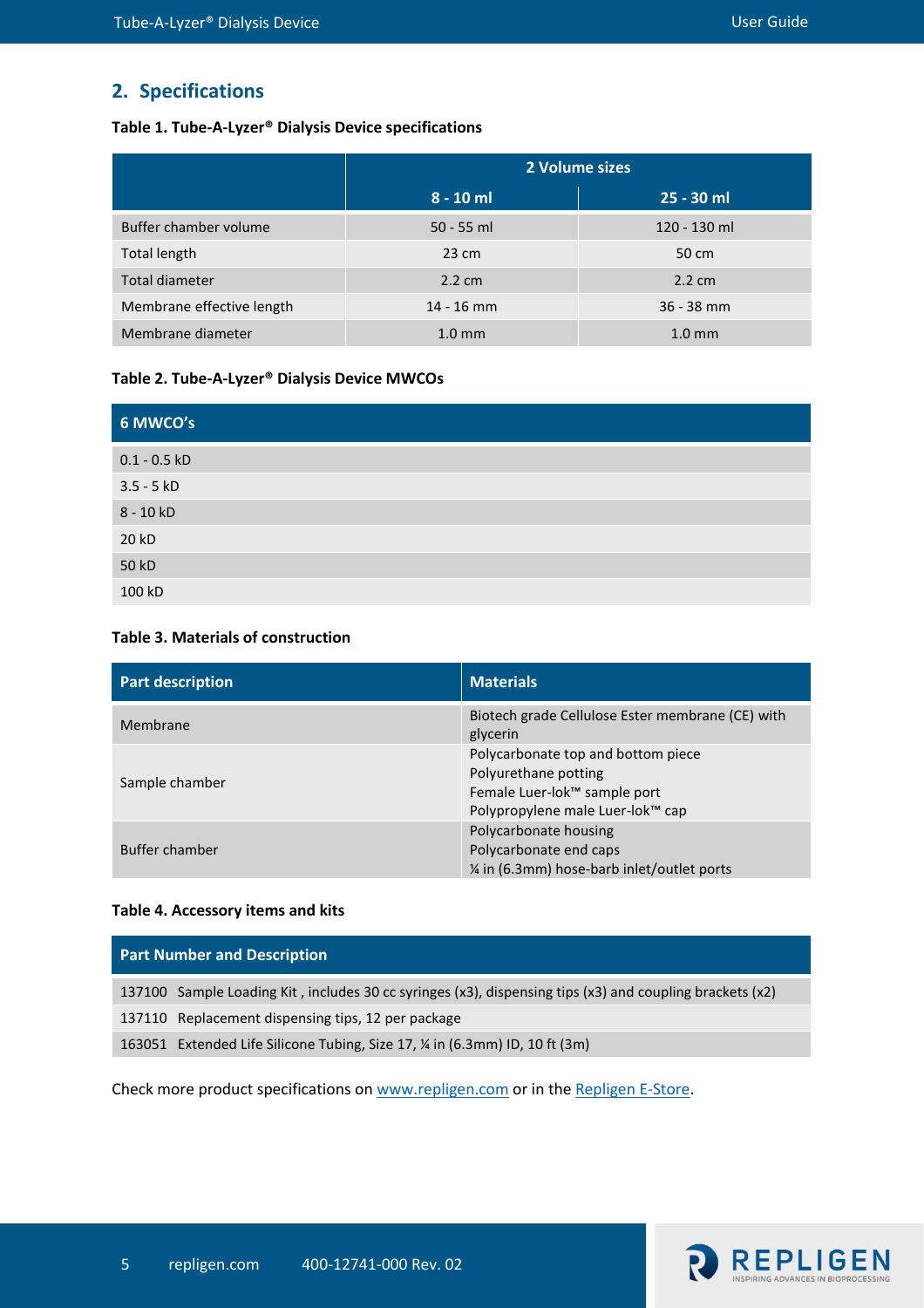#### **2.1 Applications**

- Purification of labile proteins
- Buffer and pH change for protein refolding
- Protein prep for electrophoresis
- Removal of contaminants
- Isolation of delicate macromolecules and virus
- Tissue culture extract purification
- Desalting
- Concentration of antibodies
- Enzyme activity and ligand binding studies
- Temperature regulated dialysis
- Removal of oligosaccharides

#### **3. Set-up instructions**

- 1. Open the packaging and remove one device from packaging. Safely store the unused units in a dry environment at room temperature.
- 2. Cut two pieces of silicon pump tubing long enough to reach the preferred feed buffer source and return vessel or drain. The flexible tubing should be  $\frac{1}{2}$  inch ID (163051). Connect a piece of pump tubing to both the bottom inlet hose-barb and the upper (side) outlet hose-barb of the unit's dialysate chamber.
- 3. Mount the Tube-A-Lyzer® Device onto a standard lab stand or clamping mechanism in a vertical position with the sample port on the top and the dialysate inlet port on the bottom.
- 4. Thread the bottom inlet pump tubing (feed-line) through the peristaltic pump head.
- 5. Direct/connect the bottom inlet tubing to the dialysate feed source and the upper outlet tubing to the return vessel.

*Note: In buffer recirculation mode, the buffer source also serves as the return vessel. For single pass mode, the upper outlet line can be directed to drain.*

#### **4. Pre-treating the membrane**

- 1. Fill membrane and buffer chamber with 10-15% ethanol or isopropanol solution. Allow to sit at room temperature for 20-30 minutes until membrane appears translucent to clear.
- 2. Drain buffer and sample chamber.
- 3. Flush sample chamber thoroughly with deionized water (DI) water and drain. Repeat 2 more times.
- 4. Circulate DI water through buffer chamber and then drain. Repeat 2 more times.
- 5. Membrane is now pre-treated and ready for sample loading.

#### **5. Recommended sample loading: Using syringe with dispensing tip**

Allow air to escape while filling the sample chamber with a dispensing tip on the syringe.

- 1. Connect a flexible dispensing tip to a syringe that is sufficiently sized to hold your sample volume. For example, use at least a 10 cc syringe for 8-10 ml samples and at least 30 cc syringe for 25 - 30 ml samples. Fill syringe with sample.
- 2. Remove the male Luer-Lok™ cap of the sample chamber and direct the dispensing tip of the filled syringe into the sample port.

*Note: Avoid occluding of sample port and preventing air from being able to escape.*

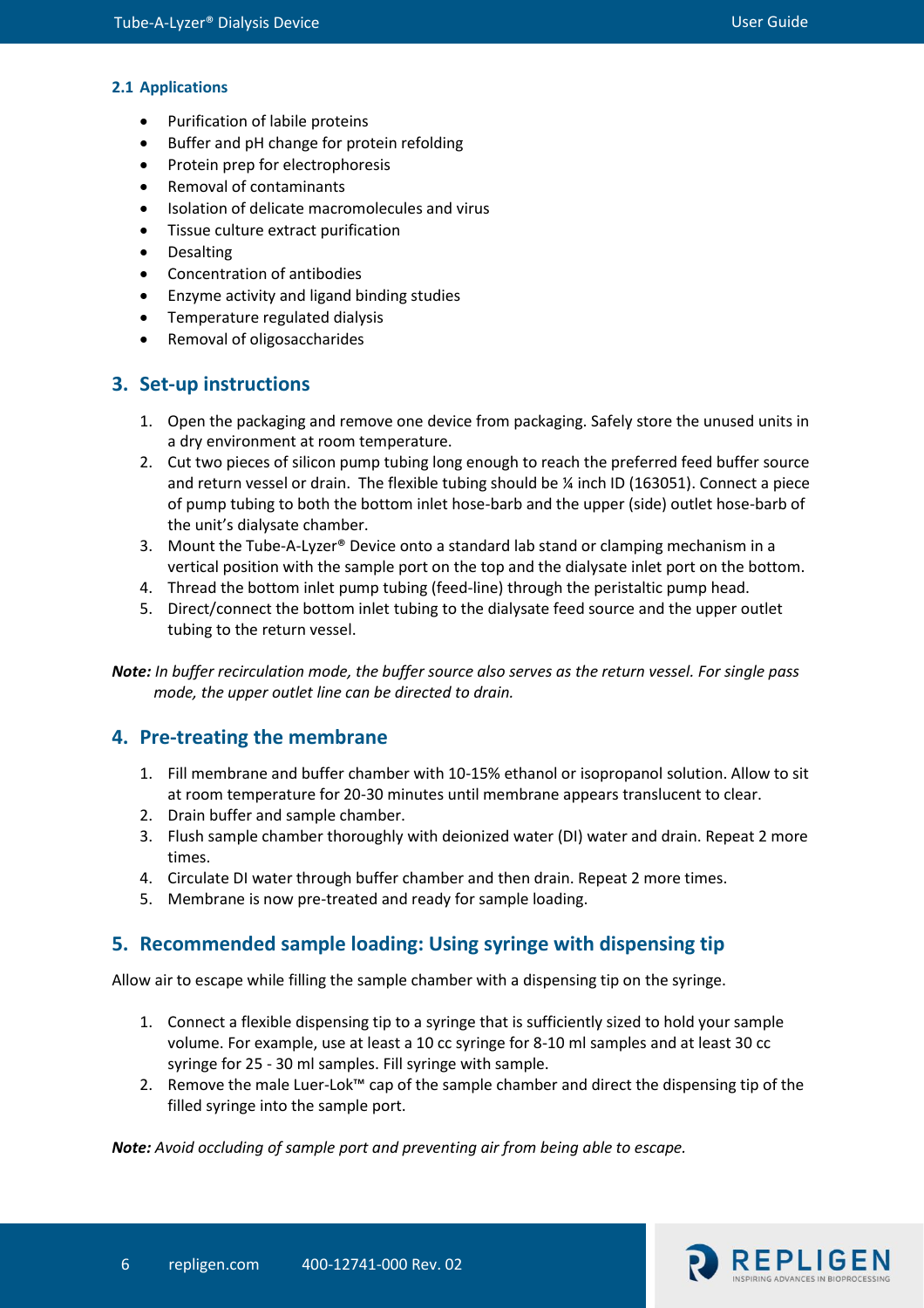- 3. Slowly press down on the syringe plunger to dispense the sample into the sample chamber. As the sample chamber fills, air will simultaneously be expelled around the dispensing tip. Make sure not to occlude the sample port. Do not overfill the sample chamber.
- 4. Remove the syringe and secure the male Luer-Lok™ cap on the sample port to seal the sample chamber.

#### **6. Alternative sample loading: Using only syringe**

*Warning: Connecting a syringe directly to the sample port may rupture the membrane if all the air is not removed prior to loading the sample.*

1. Draw sample into a syringe that has at least twice the capacity as the sample volume. For example, use a 20 or 30 cc syringe for 8 - 10 ml samples and 60 cc syringe for 25 - 30 ml samples. Invert and expel all air from leaving the syringe at most half-filled with sample only (no air).

#### *Note: Before loading sample, first remove the air from the sample chamber to avoid rupturing the membrane.*

- 2. Connect the half-filled sample syringe to the sample chamber port. Pull the plunger to draw all the air out of the sample chamber into the syringe, collapsing (flattening) the membrane.
- 3. After the air has been removed from the sample chamber, slowly press syringe plunger down to load the sample as the membrane opens back into a tubular shape. If the membrane is completely opened up and there is still sample in the syringe, do not force excess sample into the sample chamber. If there is still air in the sample chamber, pull back on the plunger to remove it and then press the plunger to replace it with remaining sample. If there is no air left to remove, do not attempt to load more sample. The maximum volume of sample has been loaded.
- 4. Remove the syringe and secure the male Luer-Lok™ cap on the sample port to seal the sample chamber.

#### **7. Priming, continued operation and in-process testing**

- 1. Using the KR1 Pump or a similarly equipped peristaltic pump, slowly begin pumping the buffer (dialysate) solution into the Tube-A-Lyzer® buffer chamber via the bottom feed (inlet) line. Flow rates between 10 - 20 ml/min are preferable to conserve the dialysate solution. Priming will expel the air from the dialysate chamber. Establish and maintain the desired dialysate flow rate based on the application.
- 2. Continue with the dynamic dialysis process until the desired separation endpoint is achieved.
- 3. Before doing in-process testing of the sample, first stop the pump, then use a syringe to withdraw a small volume of sample from the sample chamber.

#### **8. Harvesting the sample after dialysis**

- 1. Turn off the peristaltic pump and remove the feed line from the pump head while leaving it connected or directed to the feed source.
- 2. Drain the buffer out of the dialysate chamber by disconnecting the upper outlet line from the return vessel and raising it above the level of the Tube-A-Lyzer® Device. You may also need to lower the feed source below the level of the unit (or alternatively raise the unit above the level of the feed source). This will drain the dialysate buffer back into the feed source reservoir.
- 3. Remove the sample chamber cap and connect an appropriate volume size syringe. Remove the Tube-A-Lyzer® Device from the lab stand and clamping mechanism. Invert the unit so

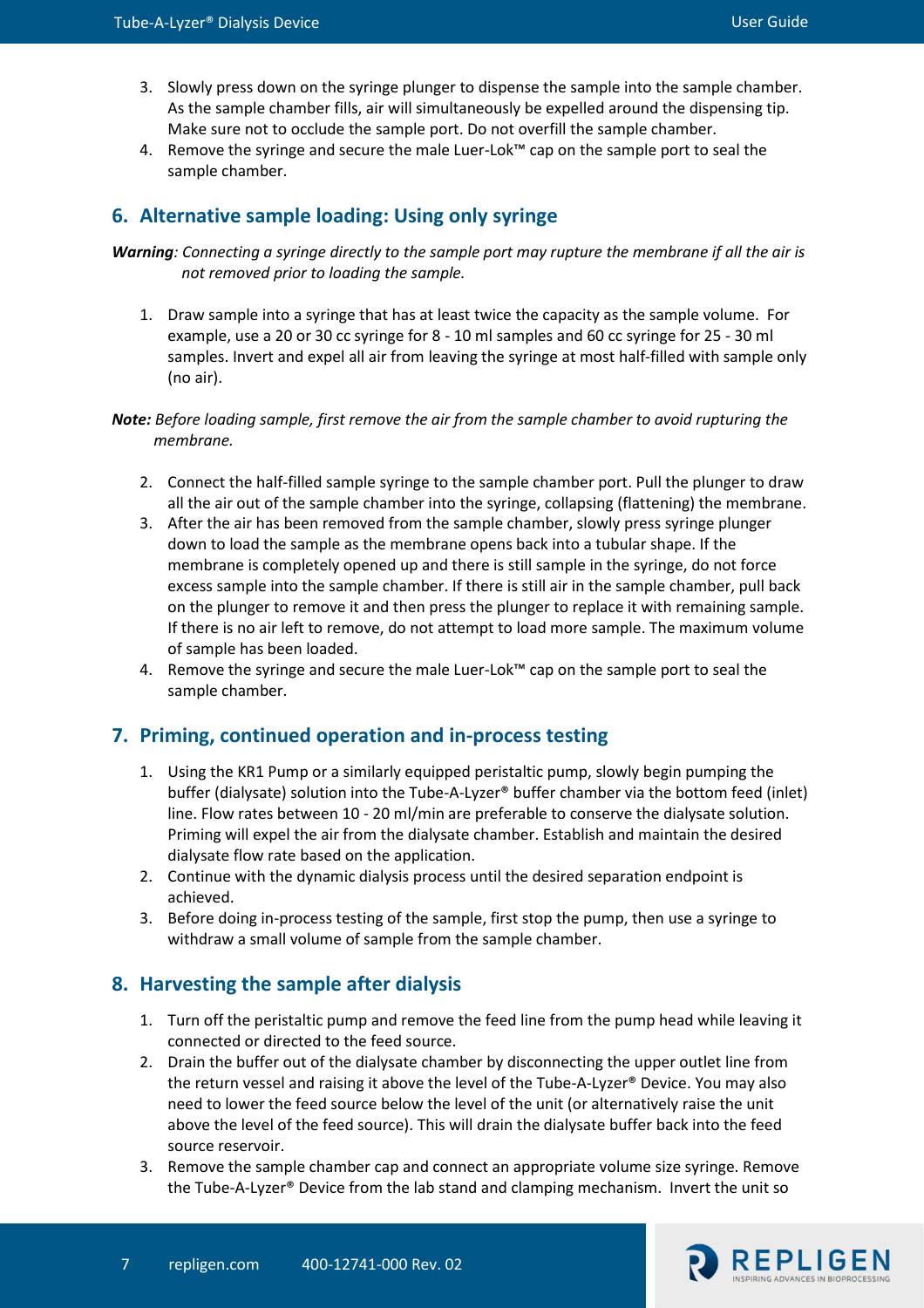that the syringe is on the bottom and slowly pull back on the plunger to harvest the sample from the chamber, collapsing the membrane.

4. After the sample volume has been recovered, discard the used Tube-A-Lyzer<sup>®</sup> Device.

#### **9. Shelf-Life and storage**

Storage: Store new and unused Tube-A-Lyzer® Devices in a dry place at room temperature. Care must be taken to avoid humid environments. If the membrane becomes wet or moist and then subsequently dries out, it can crack and cause leaks during use.

Shelf life: Approximately two years depending on storage conditions.

#### **10. Sterilization**

The following methods are approved for sterilizing the Tube-A-Lyzer® Device.

*Note: Autoclaving is not recommended.* 

- Gamma Irradiation at 25 kGy
- Ethylene Oxide Gas exposure

#### <span id="page-7-0"></span>**Table 5. Tolerance**

| Temperature limits | $4 - 37^{\circ}$ C                                                   |
|--------------------|----------------------------------------------------------------------|
| pH limits          | $2 - 9$                                                              |
| Organic tolerance  | Fair (refer to compatibility table online for specific<br>tolerance) |